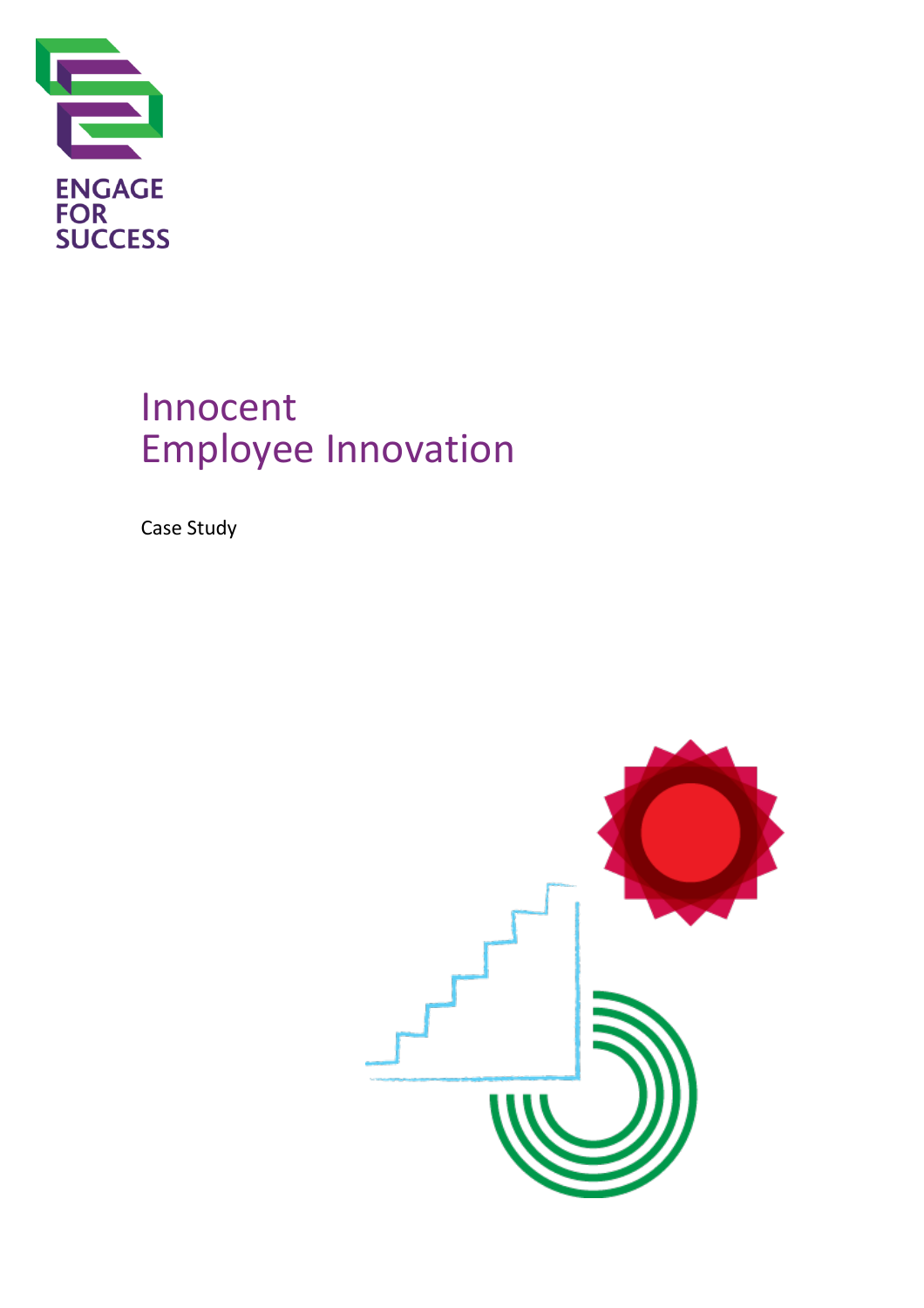#### **THE COMPANY**

Three friends – Richard Reed, Adam Balon and Jon Wright - founded innocent in 1999. From a drinks stand at a music festival in London, the company now produces smoothies, juices and vegetable pots that are sold in supermarkets, coffee shops and other outlets. Headquartered in London, Innocent retails across Europe, employing a staff of 240, of whom 200 are based in London. In 2012 budgeted revenue is £200 million. Although Coca-Cola now owns 58% of the company, the three founders retain full operational control.



### **INNOCENT INNOVATION**

At Innocent, innovation is an everyday behaviour with employees actively encouraged to suggest ways to improve the business, whether it be new products and business streams or better ways of working. The regular model of innovation – cross-functional teams with steering meetings – was found to deliver only line extensions rather than breakthrough innovation. Instead, Innocent creates innovation in various ways:

- **Recruiting entrepreneurs** One of the key values at Innocent is 'entrepreneurship' – Innocent recruits employees who embody this attitude. They want to make a difference and change the way things are done
- **Just go with it** if an employee is 70% confident that their idea is going to make a difference, they can just go ahead and try it without asking for permission – true to Innocent's credo that it's better to try and fail than not try at all
- **Ideas**  large and small all the time everyone at Innocent is encouraged to continuously improve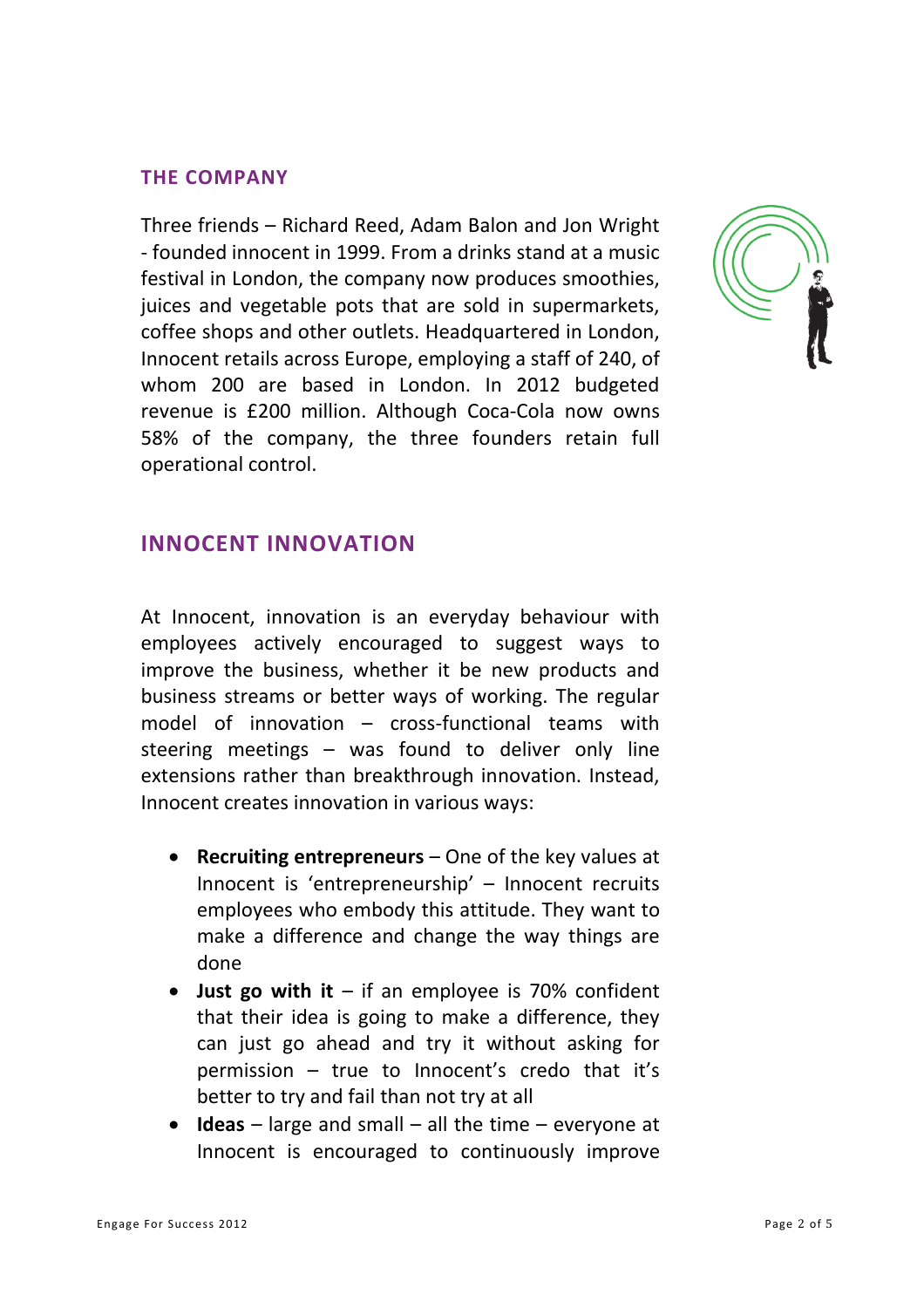how they do their job and how it makes an impact in the larger whole of the Innocent business



#### **EMPLOYEE-LED INNOVATION**

**Veg Pots** – In 2008/9 Claire arrived on secondment from consultancy Bain & Co and was given the brief to find the 'next big thing' for Innocent. She suggested that Innocent could do for vegetables what they had done for fruit – upgrade them. With management support, Claire began the process of developing the idea, pulling in resources from across Innocent. The Veg Pot line is now worth £30 million at retail.

**Fortune** – Giles was working at Innocent in production. He suggested that rather than each function  $-$  finance, commercial, supply chain – having their own planning/forecasting reports, the process should be simplified, producing one number that everyone agreed on. Producing fresh products with short shelf lives, it is crucial to get forecasting/planning right. Giles pitched his idea to the founders and was given sponsorship to make it happen. Fortune the system did exactly what Giles suggested. The impact on the business was huge: fulfilment before Fortune was at 97.5%, it rose to over 99%. The level of wastage dropped to 0.2% wastage, an amazing reduction compared to the 2-3% level before Fortune was implemented.

**This Water** – Juicy Water had been introduced in 2002 as a great-tasting alternative to water, but it had not performed as well as other product lines. Douglas joined Innocent in 2007 in a New Opportunities Role. He suggested a major rebranding of Juicy and re-launching it as a separate entity. This Water was introduced in 2007 and retail sales went from £8 million to £30 million, making larger profits than Innocent.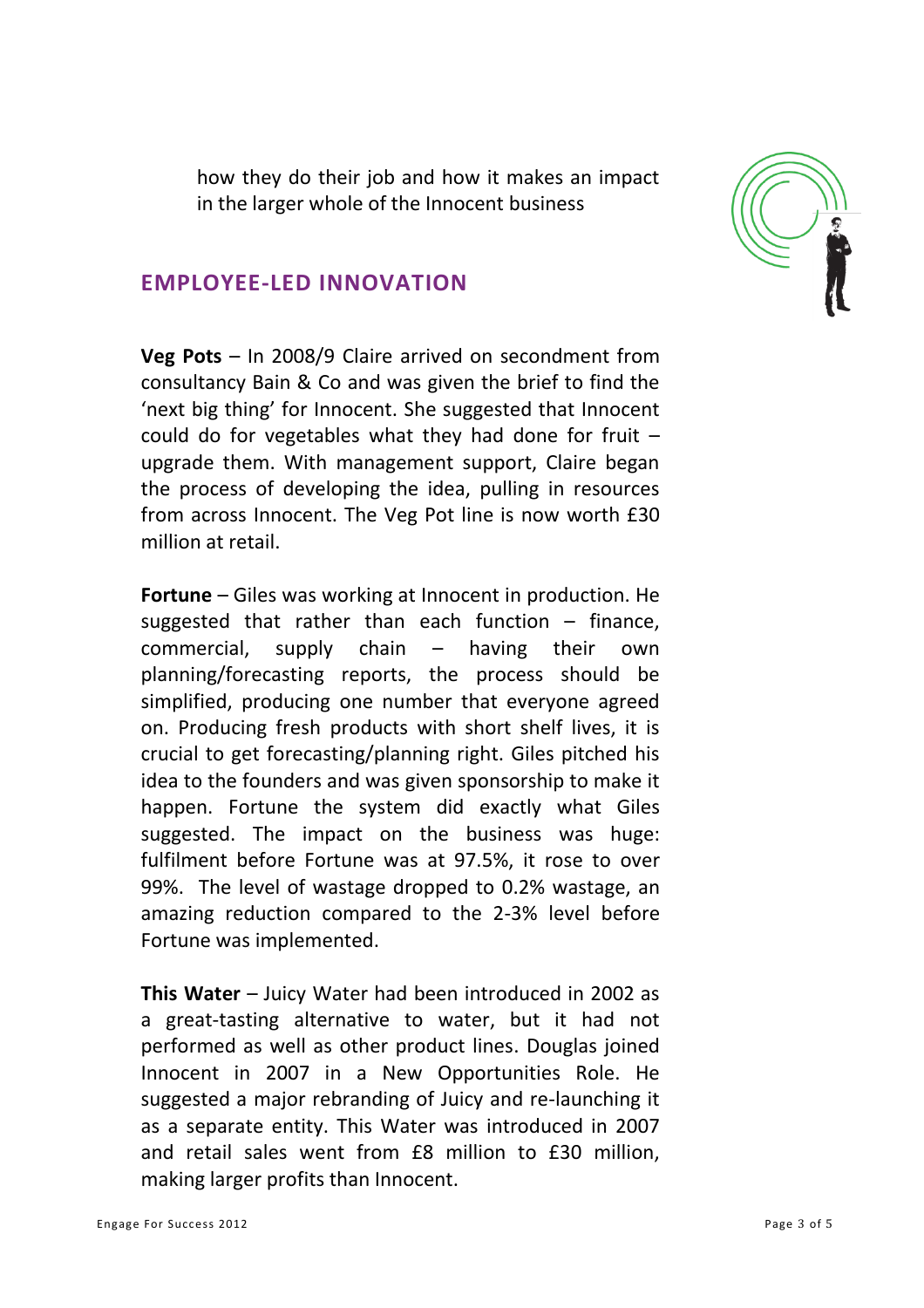

#### **REINFORCING ENGAGEMENT**

**Transparent & Detailed**: every month the Innocent founders hold a company-wide meeting where they give a monthly finance update sharing with employees all the key finance figures and how the company is doing. Everyone is encouraged to ask questions and feedback and most of all, understand how the business works. Innocent believes that transparency with employees encourages people to get involved at a deeper level than just performing their roles

**Learn from Failure**: Because employees are encouraged to try new things, no one is ever 'beaten up' for failure. Instead, the company gets together to talk about the lessons that can be drawn from the failure. Management also talk about the mistakes they've made, to demonstrate that everyone is in it together

**Mix it Up**: the HQ in London is spread over four open-plan floors but seating is allocated randomly including management. This way, everyone gets maximum visibility and interacts with people from different functions. They get a broader understanding of different roles and how, holistically, Innocent works

**Visibility**: Senior management's visibility ensures that employees know they can be approached at any time with ideas, suggestions and feedback

**Taking the Pulse**: a survey is conducted across the whole company every quarter on motivation and whether employees would recommend others to work at Innocent. This is followed up with an annual deep dive. Both pulse checks allow management to understand employee